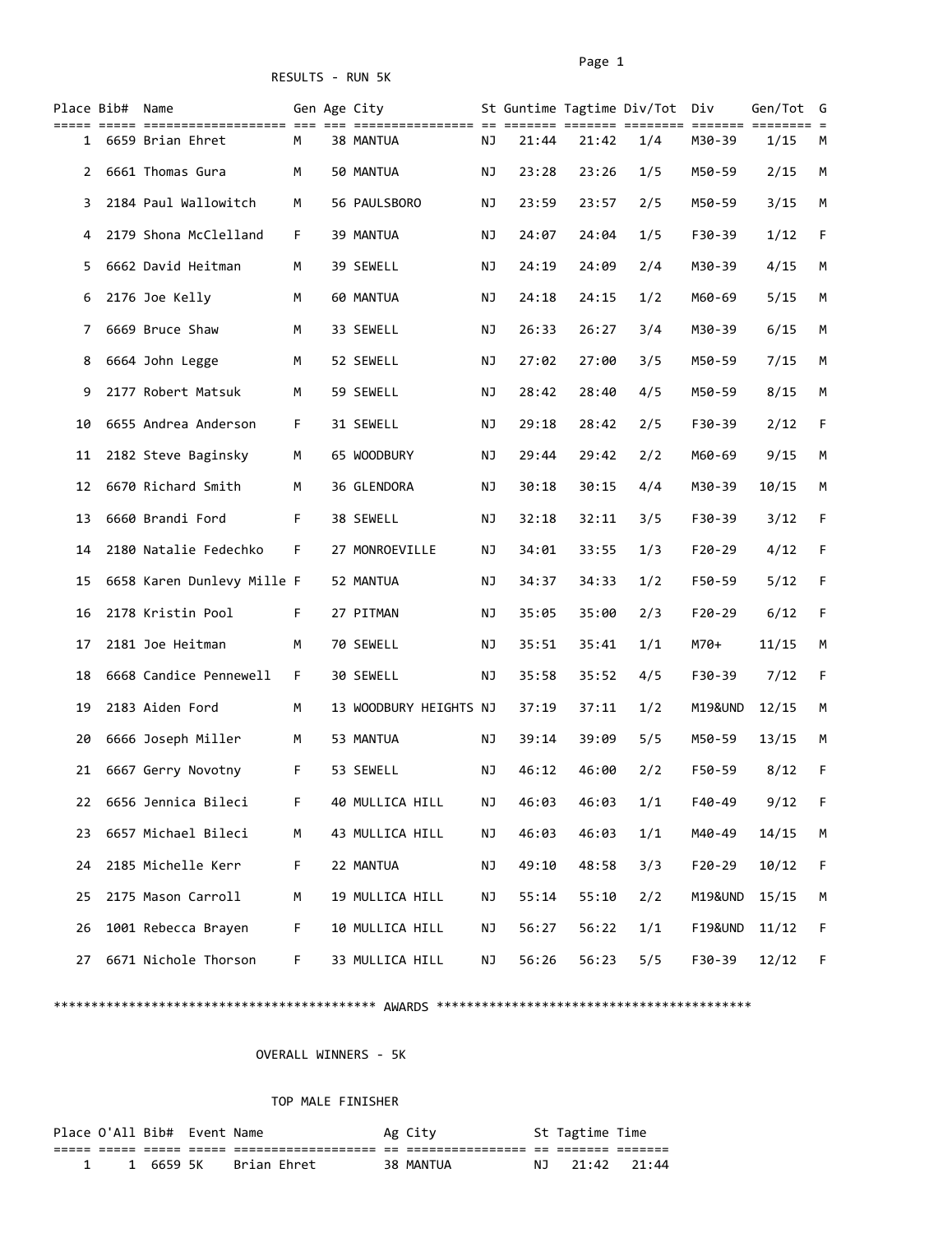TOP FEMALE FINISHER

|  | Place O'All Bib# Event Name |                   | Ag City          | St Tagtime Time |  |
|--|-----------------------------|-------------------|------------------|-----------------|--|
|  |                             | _________________ | ________________ |                 |  |
|  | 4 2179 5K                   | Shona McClelland  | 39 MANTUA        | NJ 24:04 24:07  |  |

5K AGE-GROUP RESULTS

MALE AGE GROUP: 1 - 19 (3 WINNERS)

|                | $1 \quad \Box$              | 19 2183 5K | Aiden Ford 13 WOODBURY HEIGHTS NJ 37:19 37:11<br>Mason Carroll 19 MULLICA HILL NJ 55:14 55:10                 |                                    |    |                      |                |
|----------------|-----------------------------|------------|---------------------------------------------------------------------------------------------------------------|------------------------------------|----|----------------------|----------------|
|                | $\mathcal{P}$               | 25 2175 5K |                                                                                                               |                                    |    |                      |                |
|                |                             |            | FEMALE AGE GROUP: 1 - 19 (3 WINNERS)                                                                          |                                    |    |                      |                |
|                |                             |            | Place O'All Bib# Event Name The Age City St Guntime Tagtime                                                   |                                    |    |                      |                |
|                |                             |            |                                                                                                               |                                    |    |                      |                |
| $\mathbf{1}$   |                             |            | 26 1001 5K Rebecca Brayen 10 MULLICA HILL NJ 56:27 56:22                                                      |                                    |    |                      |                |
|                |                             |            | MALE AGE GROUP: 20 - 29 (3 WINNERS)                                                                           |                                    |    |                      |                |
|                |                             |            |                                                                                                               |                                    |    |                      |                |
|                |                             |            |                                                                                                               |                                    |    |                      |                |
|                |                             |            | FEMALE AGE GROUP: 20 - 29 (3 WINNERS)                                                                         |                                    |    |                      |                |
|                | Place O'All Bib# Event Name |            |                                                                                                               | Age City <b>St Guntime Tagtime</b> |    |                      |                |
|                | $1 \quad \blacksquare$      |            |                                                                                                               |                                    |    |                      |                |
|                | $2^{\sim}$                  |            | 14 2180 5K Natalie Fedechko 27 MONROEVILLE NJ 34:01 33:55<br>16 2178 5K Kristin Pool 27 PITMAN NJ 35:05 35:00 |                                    |    |                      |                |
|                | $3^{\circ}$                 | 24 2185 5K | Michelle Kerr                                                                                                 | 22 MANTUA                          |    | NJ 49:10 48:58       |                |
|                |                             |            | MALE AGE GROUP: 30 - 39 (3 WINNERS)                                                                           |                                    |    |                      |                |
|                | Place O'All Bib# Event Name |            |                                                                                                               | Age City <b>St Guntime Tagtime</b> |    |                      |                |
|                | 1 5 6662 5K                 |            | David Heitman                                                                                                 | 39 SEWELL                          |    | NJ 24:19             | 24:09          |
|                | 2 7 6669 5K                 |            | Bruce Shaw                                                                                                    |                                    |    |                      |                |
| $\overline{3}$ |                             |            | 12 6670 5K Richard Smith                                                                                      | 36 GLENDORA                        |    |                      |                |
|                |                             |            | FEMALE AGE GROUP: 30 - 39 (3 WINNERS)                                                                         |                                    |    |                      |                |
|                | Place O'All Bib# Event Name |            |                                                                                                               | Age City                           |    | St Guntime Tagtime   |                |
|                |                             |            |                                                                                                               |                                    |    |                      |                |
|                | $1 \quad$<br>$2^{\circ}$    | 13 6660 5K | 10 6655 5K Andrea Anderson<br>Brandi Ford                                                                     | 31 SEWELL<br>38 SEWELL             |    | NJ 29:18<br>NJ 32:18 | 28:42<br>32:11 |
|                | 3 <sup>7</sup>              | 18 6668 5K | Candice Pennewell 30 SEWELL                                                                                   |                                    |    | NJ 35:58             | 35:52          |
| 4              | 27                          | 6671 5K    | Nichole Thorson       33 MULLICA HILL                                                                         |                                    |    | NJ 56:26             | 56:23          |
|                |                             |            | MALE AGE GROUP: 40 - 49 (3 WINNERS)                                                                           |                                    |    |                      |                |
|                | Place O'All Bib# Event Name |            |                                                                                                               | Age City                           |    | St Guntime Tagtime   |                |
|                |                             |            |                                                                                                               |                                    |    |                      |                |
| 1              |                             |            | 23   6657  5K        Michael  Bileci              43  MULLICA  HILL                                           |                                    |    | NJ 46:03             | 46:03          |
|                |                             |            | FEMALE AGE GROUP: 40 - 49 (3 WINNERS)                                                                         |                                    |    |                      |                |
|                | Place O'All Bib# Event Name |            |                                                                                                               | Age City                           |    | St Guntime Tagtime   |                |
|                |                             |            |                                                                                                               |                                    |    |                      |                |
| 1              |                             | 22 6656 5K | Jennica Bileci           40 MULLICA HILL                                                                      |                                    |    | NJ 46:03             | 46:03          |
|                |                             |            | MALE AGE GROUP: 50 - 59 (3 WINNERS)                                                                           |                                    |    |                      |                |
|                | Place O'All Bib# Event Name |            |                                                                                                               | Age City                           |    | St Guntime Tagtime   |                |
| 1              | 2                           | 6661 5K    | Thomas Gura                                                                                                   | 50 MANTUA                          | ΝJ | 23:28                | 23:26          |

2 3 2184 5K Paul Wallowitch 56 PAULSBORO NJ 23:59 23:57